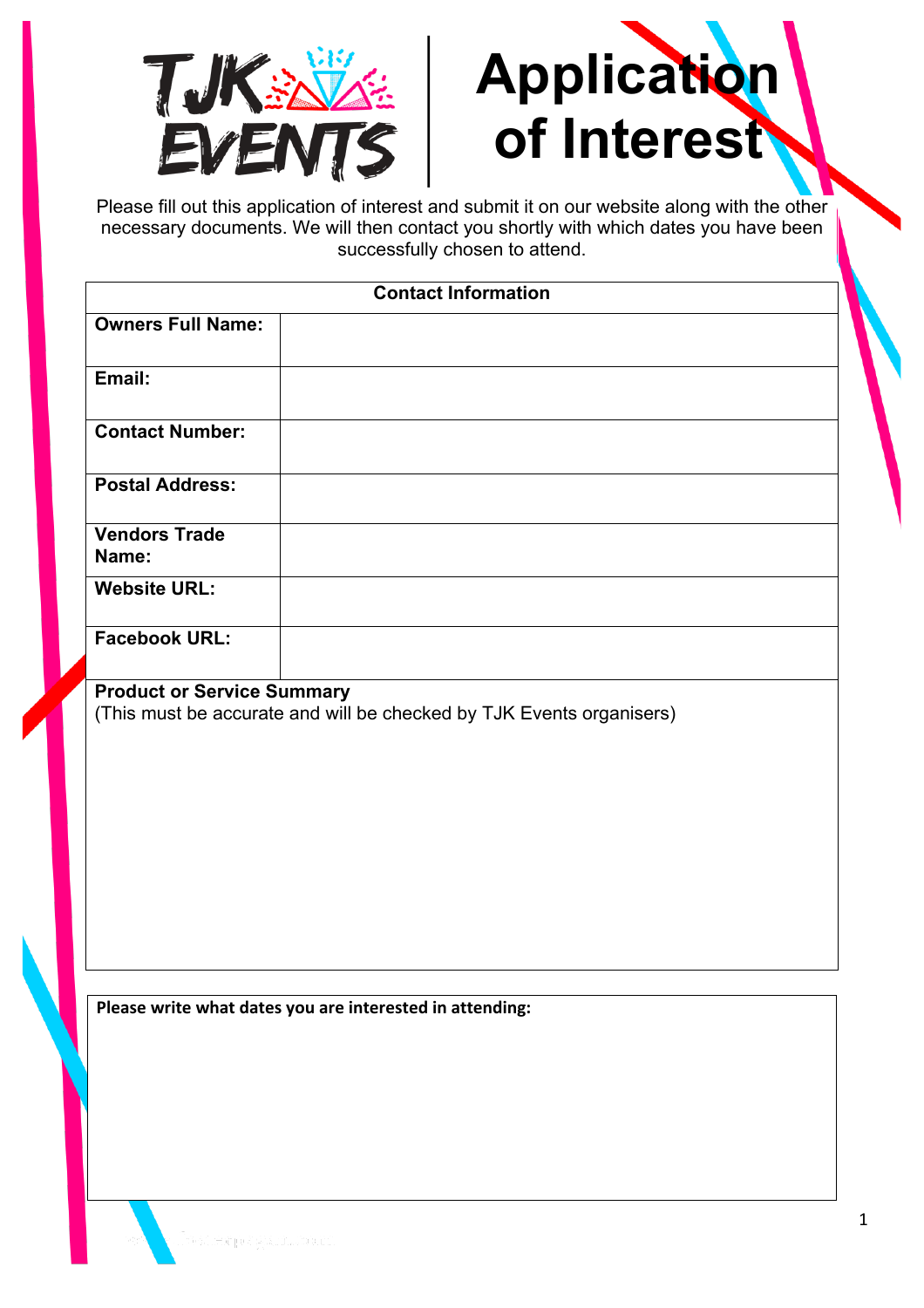|                                                    | <b>Prices</b>                                           |                                                                                                                                                                      |
|----------------------------------------------------|---------------------------------------------------------|----------------------------------------------------------------------------------------------------------------------------------------------------------------------|
| <b>Vendors</b>                                     | Price (per event)                                       | <b>Description</b>                                                                                                                                                   |
| <b>Stalls Holders</b>                              | \$70                                                    | For a 3X3 stall and must be related to<br>the event.                                                                                                                 |
| <b>Coffee and Desserts</b>                         | \$70                                                    | Food vendors must supply a copy of<br>vendors council approval or the<br>application will be invalid.                                                                |
| <b>Food Vans</b>                                   | \$110                                                   |                                                                                                                                                                      |
| <b>Public Liability Insurance:</b><br>application. |                                                         | All vendors must supply a copy of their public liability insurance certificate with this                                                                             |
|                                                    | Put an X in the box to agree to these below statements: |                                                                                                                                                                      |
| form.                                              |                                                         | I have Public liability insurance and have provided a copy with this interest of application                                                                         |
|                                                    |                                                         | I have read and accept all terms and conditions - (COVID-19) regarding TJK Events<br>(Terms and conditions - COVID-19 can be found on page 3 and 4 of this document) |
|                                                    |                                                         | I have read and accept all Health and Safety regulations - (COVID-19) regarding TJK Events                                                                           |
|                                                    |                                                         | (Health and Safety - COVID-19 can be found on page 5 of this document)                                                                                               |
|                                                    |                                                         |                                                                                                                                                                      |
|                                                    |                                                         |                                                                                                                                                                      |
|                                                    |                                                         | (Digitally writing your full name will suffice as a signature)                                                                                                       |
|                                                    |                                                         |                                                                                                                                                                      |
|                                                    |                                                         |                                                                                                                                                                      |
|                                                    |                                                         |                                                                                                                                                                      |
|                                                    |                                                         |                                                                                                                                                                      |
|                                                    |                                                         |                                                                                                                                                                      |
|                                                    |                                                         |                                                                                                                                                                      |
|                                                    |                                                         |                                                                                                                                                                      |
|                                                    |                                                         |                                                                                                                                                                      |
|                                                    |                                                         |                                                                                                                                                                      |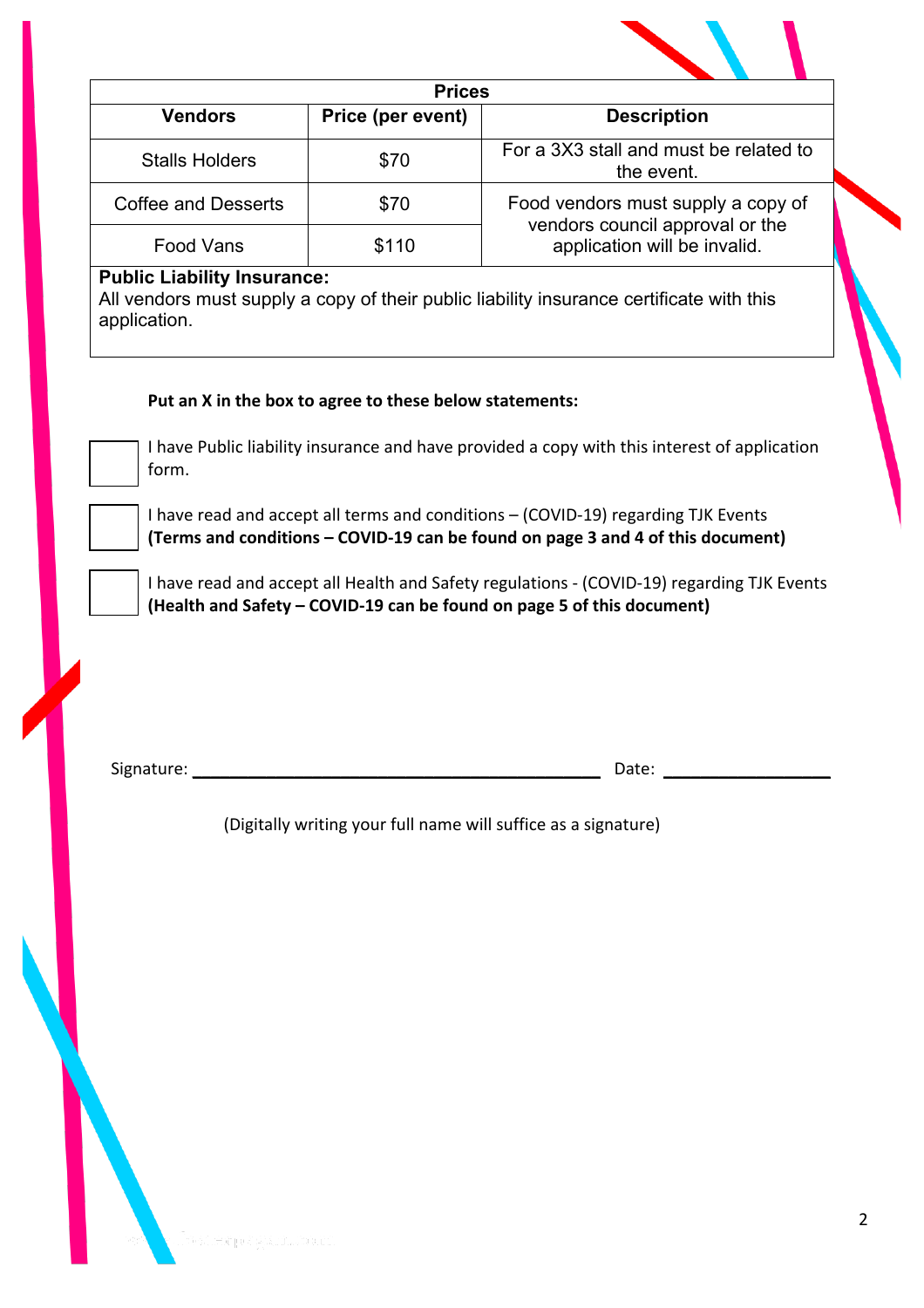## **Terms and Conditions – COVID-19**

In accordance with local councils and government laws surrounding COVID-19

All vendors must abide by all directions and requirements given by the organisers. Vendors must also conduct themselves in a professional and business-like manner to all. **TJK Events reserves the right to refuse any vendor to attend any TJK Events, this includes returning to any TJK Events if these terms and conditions are broken**. Vendors can also be refused to attend or return to any TJK Events If any Government, Local Government, Local Authority and Statutory Bodies are not complied with.

**All vendors must be set up a minimum of 30 minutes prior to the event starting. No vendor is allowed to pack up before the end of the event time unless speaking to an organiser first. This including if a vendor has sold out of goods. If a vendor has sold out a "sold out" sign needs to be display and the vendors display/ truck needs to stay open.** When the event is held during winter trading is still the time stated for the event unless organisers have communicated to all vendors that early pack up is allowed. Vendors must keep their area clean and staffed at all times throughout the event.

Allotment of space by the vendor will follow the acceptance of the stall holder application. **No bookings will be confirmed until all documents are received in full and approved by the organisers.** Details of the vendors menu or **items for sale must be given to the organisers prior to payment through the TJK Events website and is subject to their approval.** This will limit having multiple vendors selling the same items. If a vendor is found selling items that have not been approved prior to the event, they will be asked to remove them from being sold for the entire event.

**There is no power or water available at any event space.** All vendors must supply their own generators if wanting power. This will need to be supplied by all vendors for use at their stall. **All power supply's must be marked clearly on your application (Food vans are exempted from this). All power supplies must be clearly barricaded during the event for health and safety of the community.**

**All payment must be made by the due date stated on each invoice.** No vendor is allowed to trade if payment has not been made by the due date. Once invoices have been issued vendors are required to pay for all events stated on the invoice they were issued. The contractual price (unless otherwise stated by the organisers does not include insurance, tables, chairs, trestles, electricity or water). **Fees are non-refundable once an application is accepted and stall space allocated.** 

TJK Events organisers may at their sole discretion cancel any event due to extreme weather conditions, including bushfires or any circumstanced deem to affect the safety of the community. **If a TJK Event is cancelled within 3 days prior to the event, 50% of the vendors fee will be held for part payment towards a future event being held at the same location. If a TJK Event is disbanded after setup has already occurred, including gates opening for vendors prior to public attendance, also due to extreme weather conditions, including bushfires or any other unforeseen circumstance then the fees for said event are non-refundable.**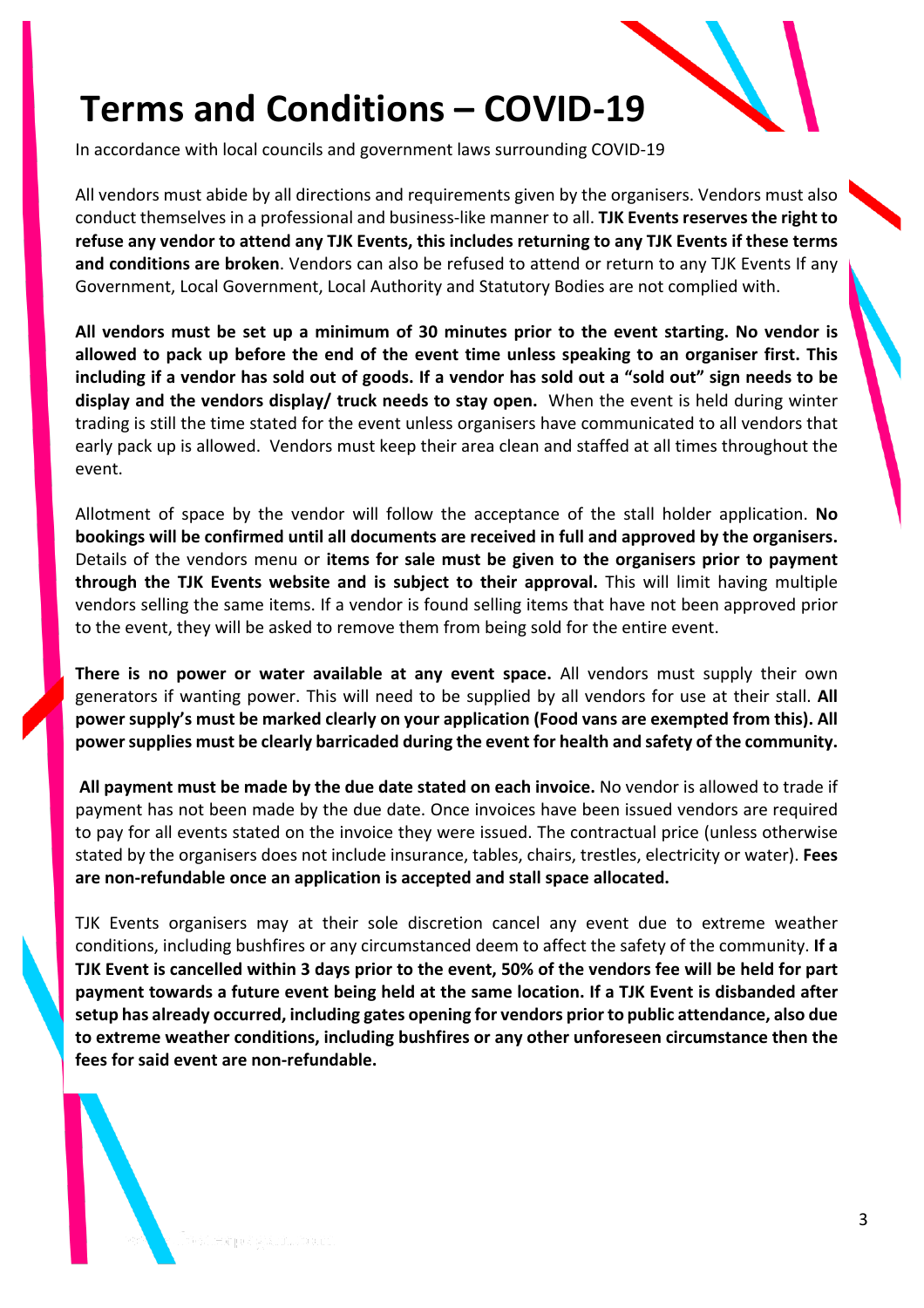

If a vendor cancels their booking no less than 30 days prior to the event date, then a full refund will be issued in the form of a credit for the same location in the future. **If any vendor tries to cancel for any reason including COVID-19 related reasons within less than 30 days prior to the event date, then no refund in the form of a credit will be issued. a vendor chooses to not cancel but does not show for the event, then this could result in the vendor being refused return attendance for future TJK Events.** 

**If an event is cancelled on the same day of the event due to COVID-19 lockdown issued by the WA government then no refund or credit will be given. If future events are cancelled due to lockdown then a 50% refund will be given in a form of a credit. If WA government issues restrictions, then it is at TJK Events discretion if a refund will be given or not in a form of a credit.**